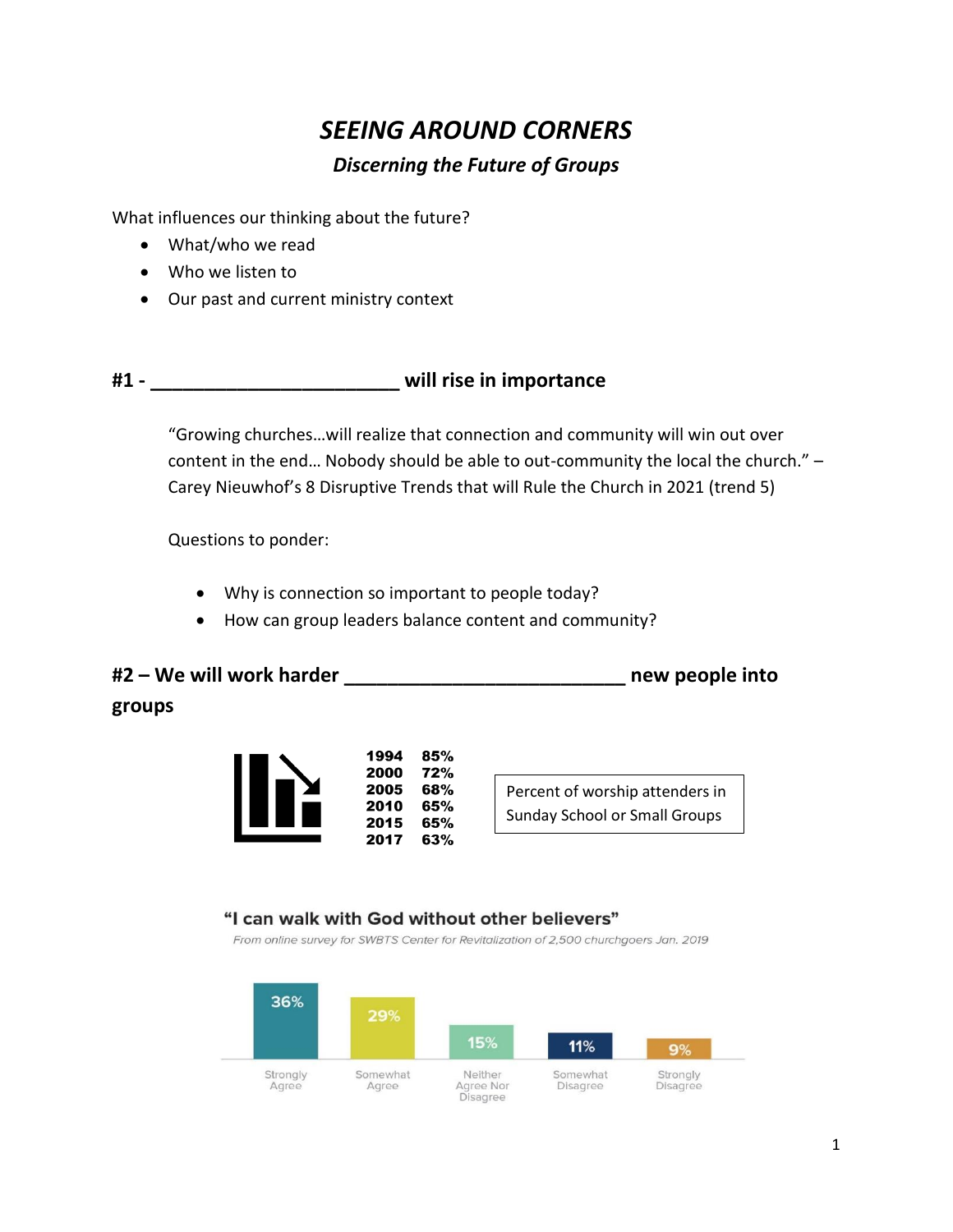The LORD God said, "It is not good for the man to be alone..." – **Genesis 2:18**

What does this graphic say to you?



People are taking up to \_\_\_\_\_\_ months to find their place & join a church.

Question to ponder:

• How would you explain the reasons why a person and/or a family should join your church and/or a Bible study group?

### **#3 - The #1 reason people attend groups will continue to be #1**

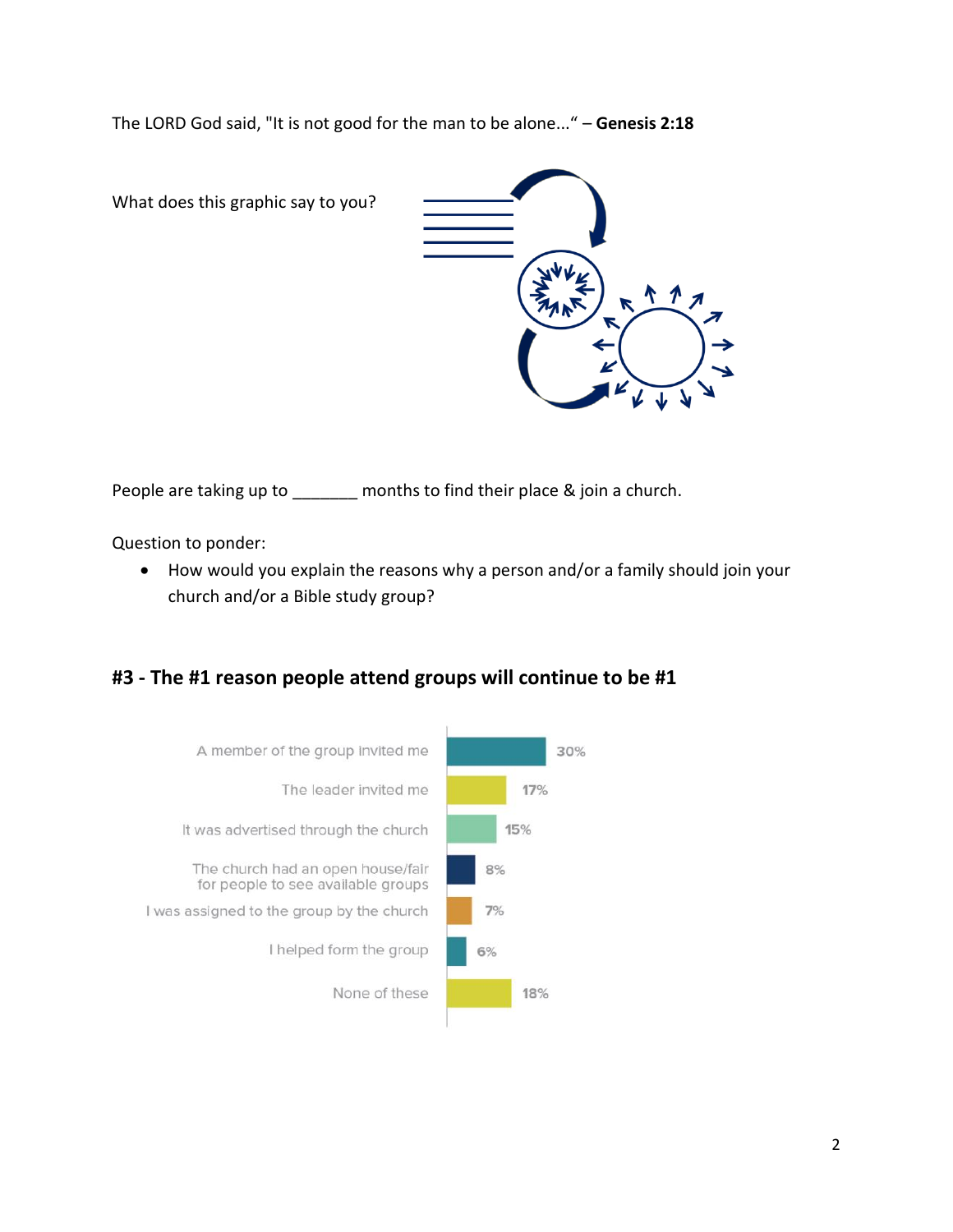# Attitude of those not in groups toward attending a small class or group through their church in the future



Questions to ponder:

- Why are churchgoers hesitant to invite others?
- If people are open to attending groups, how can your church encourage them to do that?

**#4 – The top reasons people \_\_\_\_\_\_\_\_\_\_\_\_\_\_\_ groups will remain the same**



What caused non-attendees to stop attending?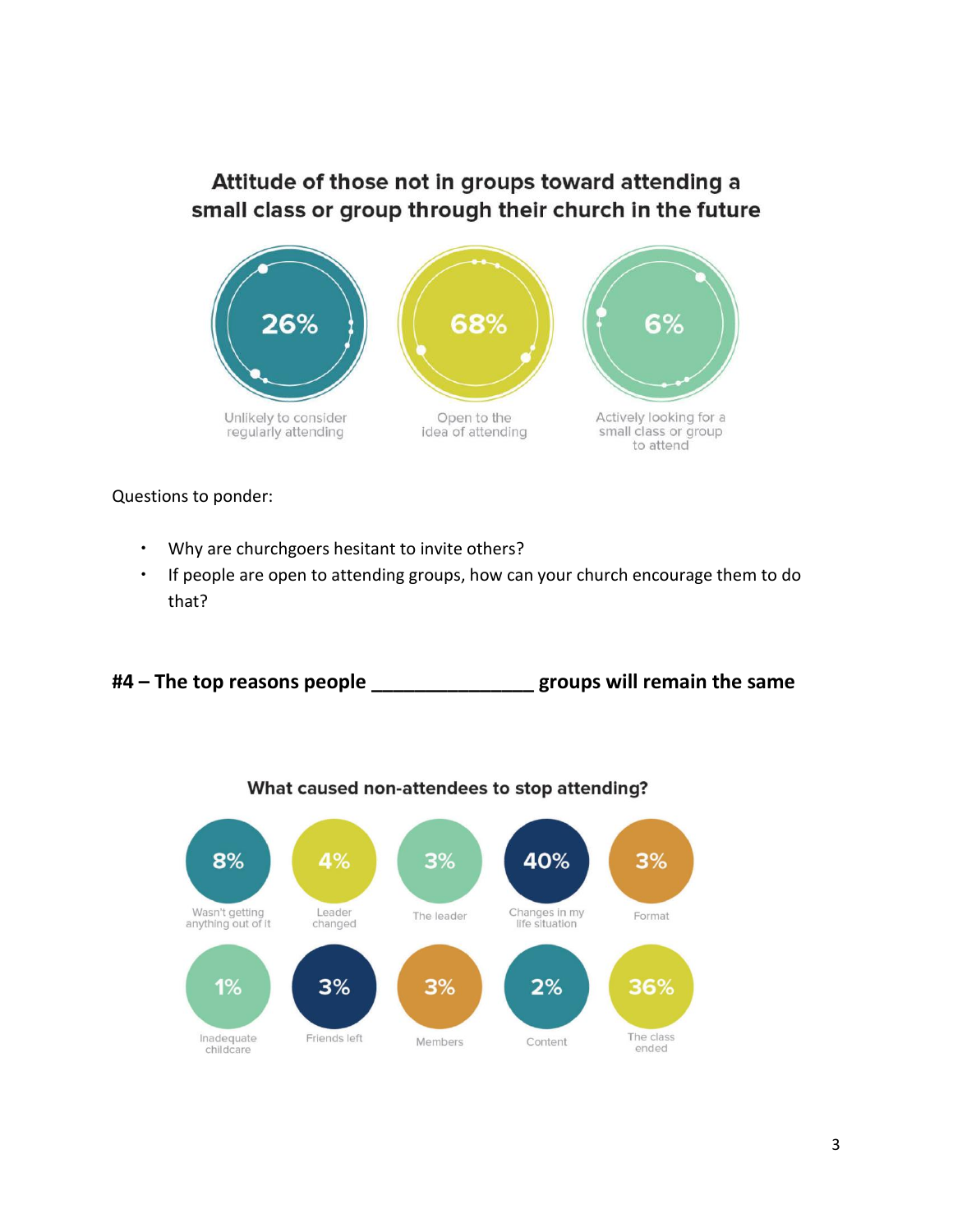Question to ponder:

• Based on the information in the graphic, what insights can you gain to help you lead your group to retain people?

**#5 – \_\_\_\_\_\_\_\_\_\_\_\_-groups / D-groups will grow in popularity**



All of Lifeway's *Daily Discipleship Guides* have a micro-group/D-group feature

Question to ponder:

• In what ways would Micro-groups/D-groups be beneficial in a post-COVID world?

**#6 – Savvy groups will have multiple \_\_\_\_\_\_\_\_\_\_\_\_\_\_ in the water**

In-person group sessions

Virtual Bible study options (Zoom, etc.)

Micro-groups / D-groups

Virtual mid-week check-ins

Regular fellowship opportunities

Community ministry projects

Bottom line: Sunday School won't be 9am - noon on Sunday mornings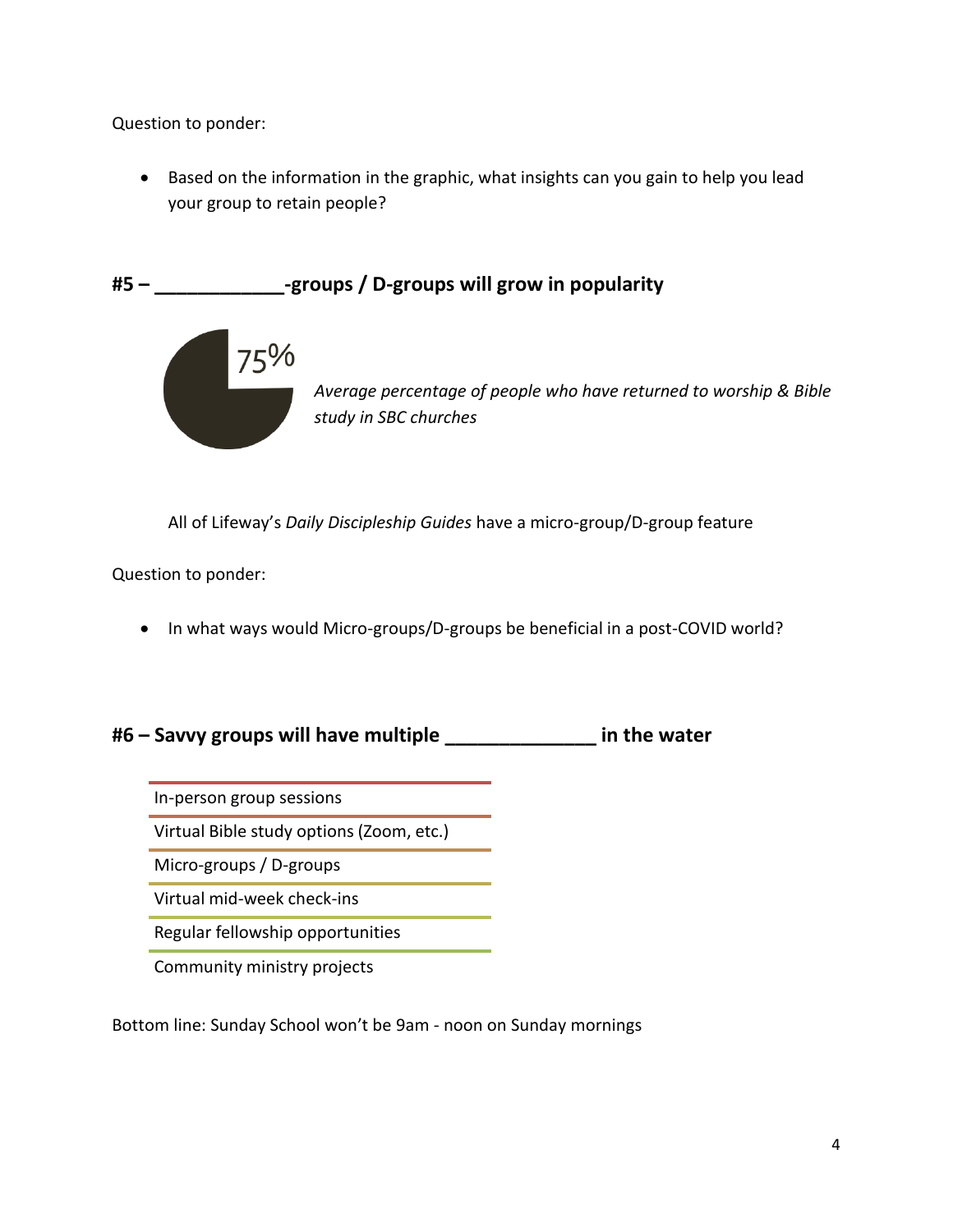#### **#7 – Reaching the \_\_\_\_\_\_\_\_\_\_\_\_\_\_\_ \_\_\_\_\_\_\_\_\_\_\_\_\_\_\_\_ will be required**

The average church & Bible study groups we've heard from are at 75% of pre-COVID attendance levels



Question to ponder:

 What steps can you take to reclaim the people who've drifted away from your group and/or department?

# **#8 - \_\_\_\_\_\_\_\_\_\_\_\_\_\_\_\_\_\_\_\_ leaders will be the future of our Bible study ministries**

Apprenticeship has a long history dating back to the earliest times in Egypt and Babylon. Apprentices were developed so that skills could be passed down from craftsman to craftsman, ensuring that there were always enough artisans to serve the needs of society.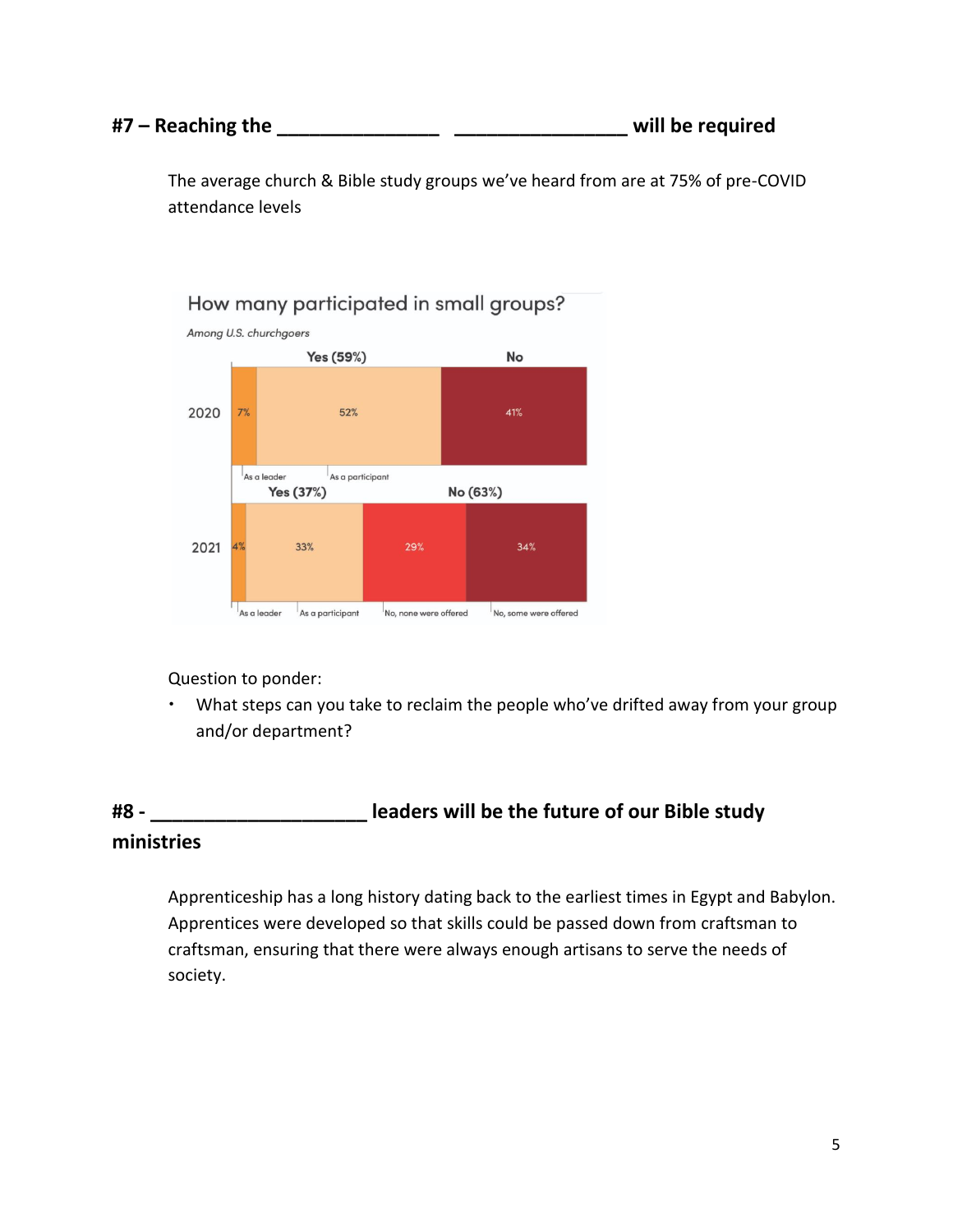# **Religious Volunteering Continues Pandemic Decline**

Percentage of Americans who said they had volunteered with a religious organization in the past year. Volunteer rates also fell during the Great Recession.



Apprentice leaders help the church in 3 important ways

- 1. They replenish the supply of leaders we must have. They are the lifeblood of Sunday School.
- 2. They keep a group's focus outward, because they start new groups.
- 3. They allow people to use their spiritual gifts in significant ways.

Question to ponder:

What things would an apprentice need to know to lead one of your groups?

## **FREE WEBINARS FOR CHURCH & GROUP LEADERS lifeway.com/training22**

\_\_\_\_\_\_\_\_\_\_\_\_\_\_\_\_\_\_\_\_\_\_\_\_\_\_\_\_\_\_\_\_\_\_\_\_\_\_\_\_\_\_\_\_\_\_\_\_\_\_\_\_\_\_\_\_\_\_\_\_\_\_\_\_\_\_\_\_\_\_\_\_\_\_\_\_\_\_

**January** – 5 Principles for Making Disciples

**February** – Following up with First-time Guests

**March** – How to Ask Great Questions and Lead Engaging Discussion

**April** – 3 Stages in Creating an Out-of-this-World Bible Study

**May** – Ken's 10 – Top Tips for Leading Group Bible Study

**June** – Creating a New Scorecard for Groups

**July** – 6 Benefits of Using Ongoing Studies in your Group